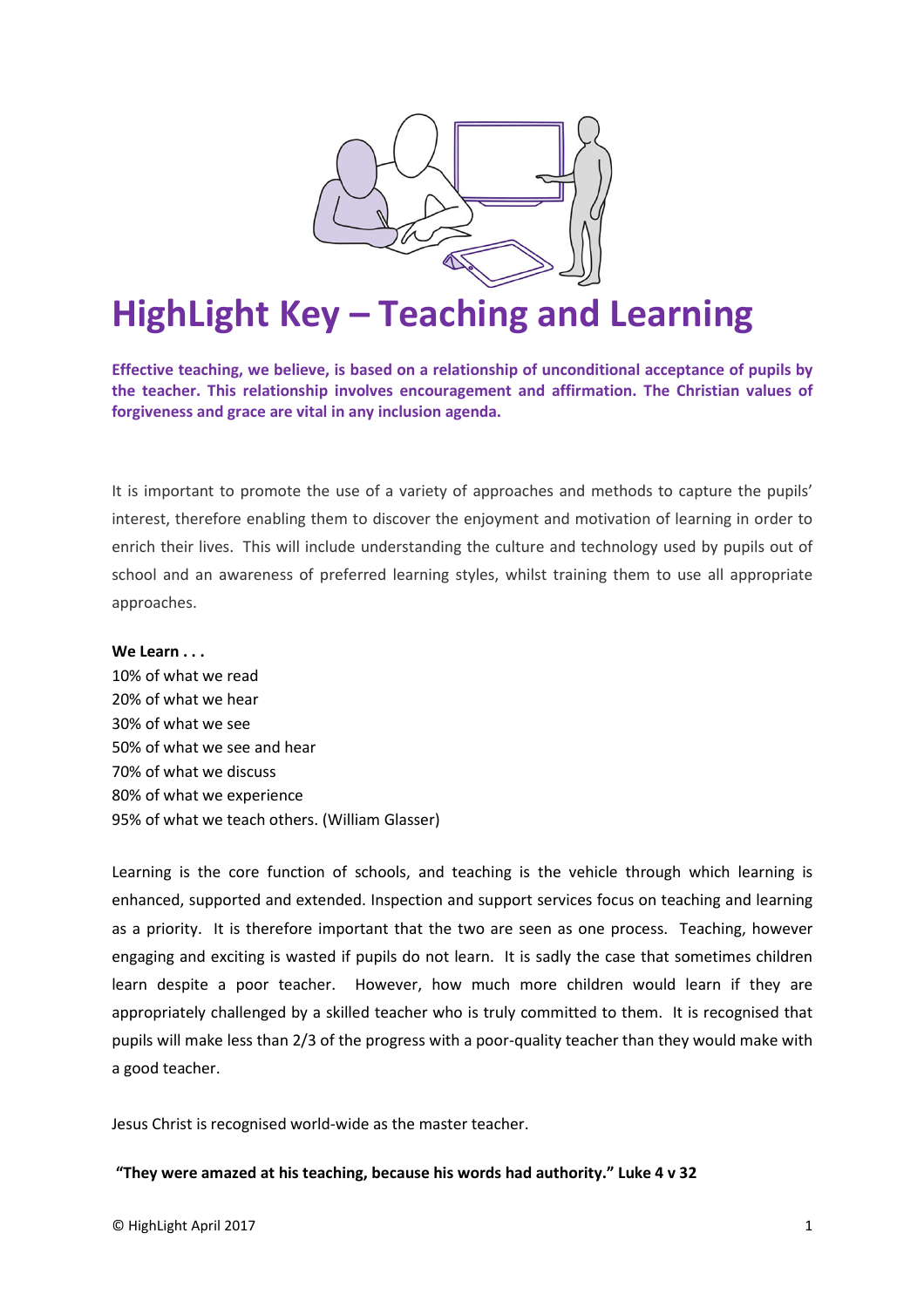He accepted those who came to him and used every opportunity to take people from where they were in their relationship (or non-relationship) with God the Father, and moved them along in their personal journey of faith. As a teacher, he had the key dynamics of passion for his subject; a commitment to his students, the disciples and the ability to build relationally them. They frequently needed more explanations! Passion and relationship are key elements for all successful teachers. However, schools that have a Christian foundation should be able to more strongly link the learning process to the model that Jesus gives us. He frequently used stories to communicate his teaching – a model that is still successful today.

# Pedagogy

Teaching for learning is a complicated process. It is not a science as what works in one situation may not work in another and therefore the teacher has to be very skilled to know the material he or she is working with as well as knowledge of the pupils who are the focus for the learning. This paper is to be read in conjunction with all the other papers and therefore does not repeat information about, for example, the importance of assessment, worldview or behaviour management in the teaching and learning process. This paper deals with the importance of pedagogy. Dictionary.com describes pedagogy as:

- the function or work of a teacher; teaching.
- the art or science of teaching; education; instructional methods.

There are very many theories about teaching and how children learn, but it is widely agreed that children learn by constructing links in their learning which develop understanding of concepts, by practising skills (such as handwriting) and by developing positive attitudes towards learning.

Teaching and learning should aim to provide children with high quality learning experiences that lead to a consistently high level of pupil achievement. Schools should develop a Teaching and Learning policy that is at the heart of all the school does; it provides a standard uniform approach; can be easily monitored, ensures equal opportunities and is an active document reflecting current practice and expectations.

# Through teaching, the teacher should aim to:

- cater for the needs of all learning styles ie visual, auditory and kinaesthetic styles
- enable children to become confident, resourceful, enquiring and independent learners;
- foster children's self- esteem and help them build positive relationships with other people;
- develop children's self-respect and encourage children to respect the ideas, attitudes, values and feelings of others;
- show respect for all cultures and, in so doing, to promote positive attitudes towards other people;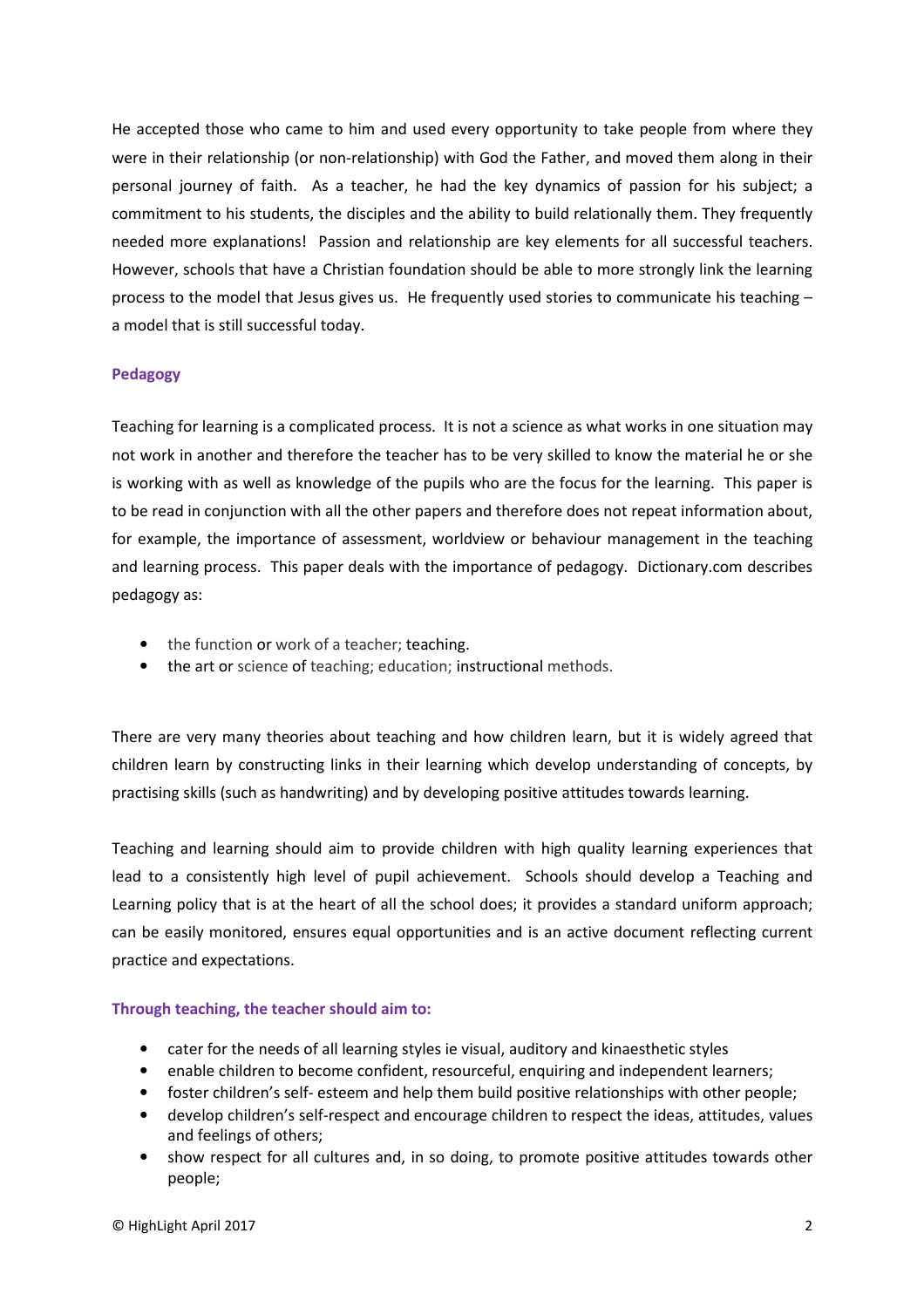- enable children to understand their community and help them feel valued as part of this community;
- help children grow into reliable, independent and positive citizens for the  $21^{st}$  century.

In a Christian school, these would take place within a culture of following Jesus' example and through a developing faith in Him. Learning would take place in the context of a Christian Worldview (see Worldview Key).

# Effective learning results in the pupil:

- knowing they have succeeded
- feeling they can do more
- explaining what they have learned
- applying it to other situations
- teaching it to someone else
- feeling good about themselves
- wanting to learn more.

Children are to be encouraged to take responsibility for their own learning, where appropriate, to be involved as far as possible in reviewing the way they learn, and to reflect on how they learn – what helps them and what makes it difficult for them.

# Elements of effective teaching

For effective teaching to take place the following 'ingredients' are needed:

- Effective prior preparation and planning resulting in a purposeful, well prepared teaching plan
- A clear learning intention shared with the pupils both visually and orally
- A clear link to previous and future learning
- A clear outcome to be achieved at the end of the lesson
- A review of the learning at the end of the lesson
- Appropriate challenge for all children
- Teacher modelling through effective use of 'teacher talk' time
- Appropriate and ready resources
- Good questioning
- Quality interaction between teacher and pupil/pupil and pupil
- Pace neither laboured or too rushed
- Enthusiasm
- Fun, memorable and irresistible delivery, content and outcome
- Involvement of all pupils
- Excellent behaviour management
- Opportunities for independent learning
- Sensitive differentiation with respect to the abilities of the pupils
- Elements of visual, auditory and kinaesthetic learning
- Opportunity for pupils to assess their learning
- Follow up feedback, through effective, interactive marking and assessment